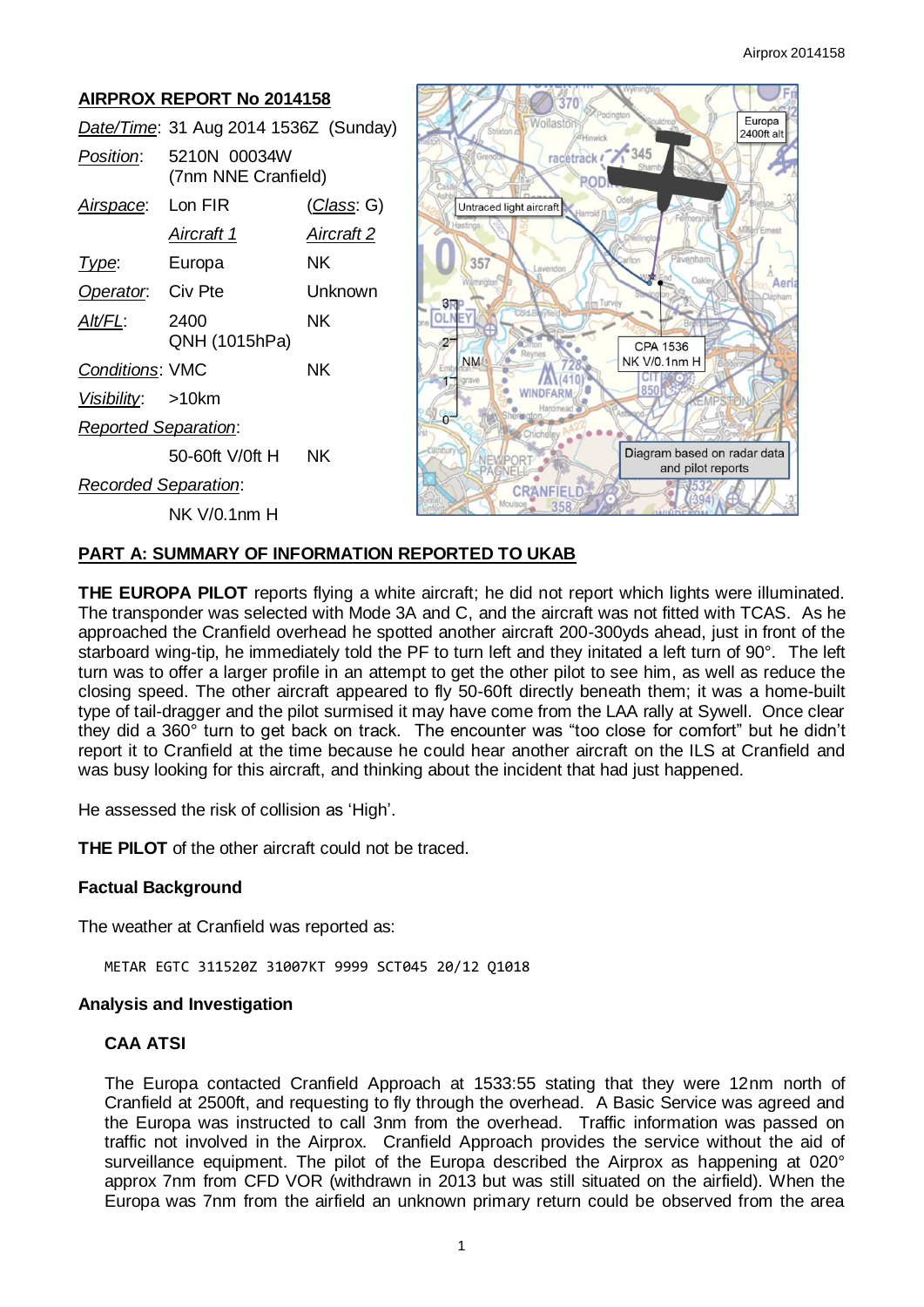radar recording on the right hand side of the Europa (Figure 1, 1535:41). The two aircraft converged, and at 1535:58 were 0.1nm apart (Figure 2). The Europa passed behind the unknown primary return and did not report the incident to Cranfield.



### **UKAB Secretariat**

Both pilots shared an equal responsibility for collision avoidance and for not flying into such proximity as to create a danger of collision<sup>1</sup>. The geometry was a 'converging' situation so the Europa pilot was required to give way<sup>2</sup>, which he did.

### **Summary**

An Airprox was reported on 31 Aug 2014 at 1536 when a Europa flew into conflict with an untraced light aircraft at 2400ft. The Europa was receiving a Basic Service from Cranfield who were operating without radar; the other aircraft could not be traced. The unknown aircraft was not transponding, so the actual CPA is not known; the radar replay indicated the horizontal separation was 0.1nm or less.

## **PART B: SUMMARY OF THE BOARD'S DISCUSSIONS**

Information available included reports from the pilot of the Europa and radar video recordings.

With a dearth of information regarding the second aircraft, the Board could only note the circumstances of the incident and regret the fact that Cranfield weren't using radar and so were unable to give the Europa pilot any Traffic Information. The Board then discussed whether the Europa pilot could have climbed rather than turned to increase separation, but accepted that because this was obviously a late sighting, the pilot instinctively did what he thought best at the time. Recognising that he was conducting other tasks at the time of the Airprox, the Board commented that it was unfortunate that the Europa pilot didn't report the Airprox to Cranfield at the time because this may have helped with the subsequent tracing action of the other pilot and thereby allowed a fuller analysis to be made of the circumstances.

In discussing the cause, the Board found it difficult to assess whether the untraced pilot had seen the Europa or not, but judged that the lack of change in heading on the radar picture probably indicted that he did not. Both pilots were entitled to be where they were, and see-and-avoid was the main barrier to prevent a collision; therefore, it was agreed that the cause of the Airprox was a late sighting by the Europa pilot and a probable non-sighting by the light aircraft pilot. With 0.1nm or less horizontal separation, and an unknown height separation, the Board assessed that although the Europa had taken action to prevent a collision, safety margins had been much reduced below the normal. They therefore assessed the risk as Category B.

 $\overline{a}$ 1 Rules of the Air 2007 (as amended), Rule 8 (Avoiding aerial collisions).

 $2$  ibid., Rule 9 (Converging).